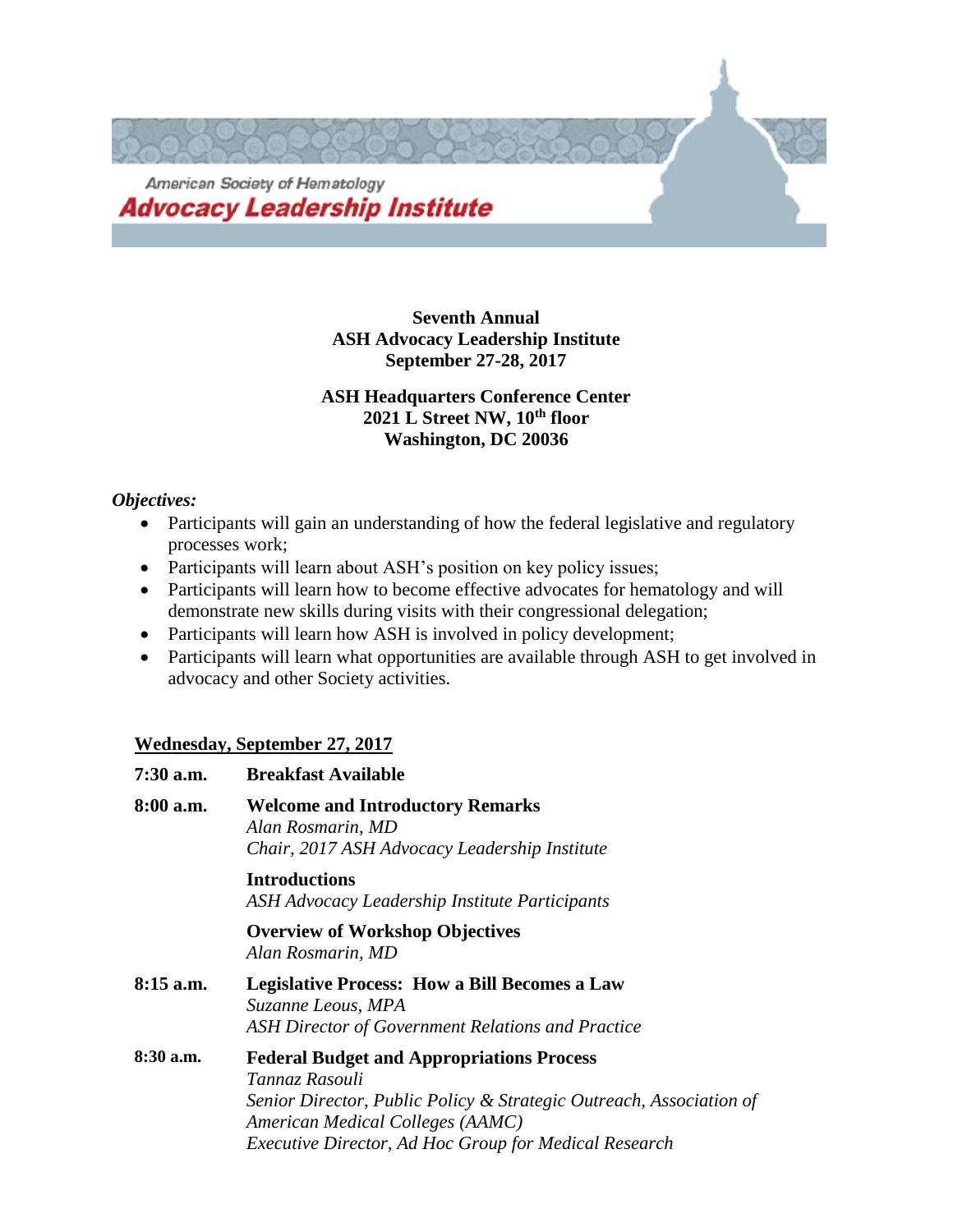**9:15 a.m. Why Advocacy Is Important to Science and Medicine** *Benjamin Corb Director of Public Affairs, American Society for Biochemistry and Molecular Biology (ASBMB)*

> *Jennifer Zeitzer Director of Legislative Relations and Deputy Director of Public Affairs, Federation of American Societies for Experimental Biology (FASEB)*

#### **10:00 a.m. BREAK**

- **10:15 a.m. Hill Day Issue #1: NIH Funding and Why It's Important to Hematology** *Tracy Roades ASH Legislative Advocacy Manager*
- **10:30 a.m. Being an Effective Advocate and Telling Your Story** *Cliff Johnson Practice Leader, National Journal Leadership Council*
- **11:15 a.m. Breakout Session: Crafting Your Story – NIH Funding**
	- *Participants will break into groups to work on crafting stories and talking points about the importance of NIH funding to use in congressional meetings.*
- **12:15 p.m. Get Involved in ASH: Overview of ASH Programs, Activities, and Opportunities** *Matthew Gertzog, MBA, CAE*

*ASH Deputy Executive Director*

#### **12:30 p.m. LUNCH**

- **1:15 p.m. ASH's Advocacy Priorities: How Advocacy Helps Hematology Researchers, Clinicians, and Patients**
	- **Drug Access Legislation** *Leslie Brady, MPH ASH Policy and Practice Manager Foster Curry*

*ASH Government Relations Coordinator*

- **Affordable Care Act (ACA) Repeal and Replacement** *Ellen Riker ASH Consultant Senior Vice President, Cavarocchi Ruscio Dennis Associates*
- **Physician Reimbursement Issues** *Suzanne Leous, MPA*

# • **Sickle Cell Disease** *Stephanie Kaplan ASH Senior Manager for Government Relations and Public Health LaTasha Lee, PhD, MPH ASH Manager of Sickle Cell Disease Policy and Programs*

**2:00 p.m. Hill Day Issue #2: Federal Legislation Related to Sickle Cell Disease** *Ellen Riker*